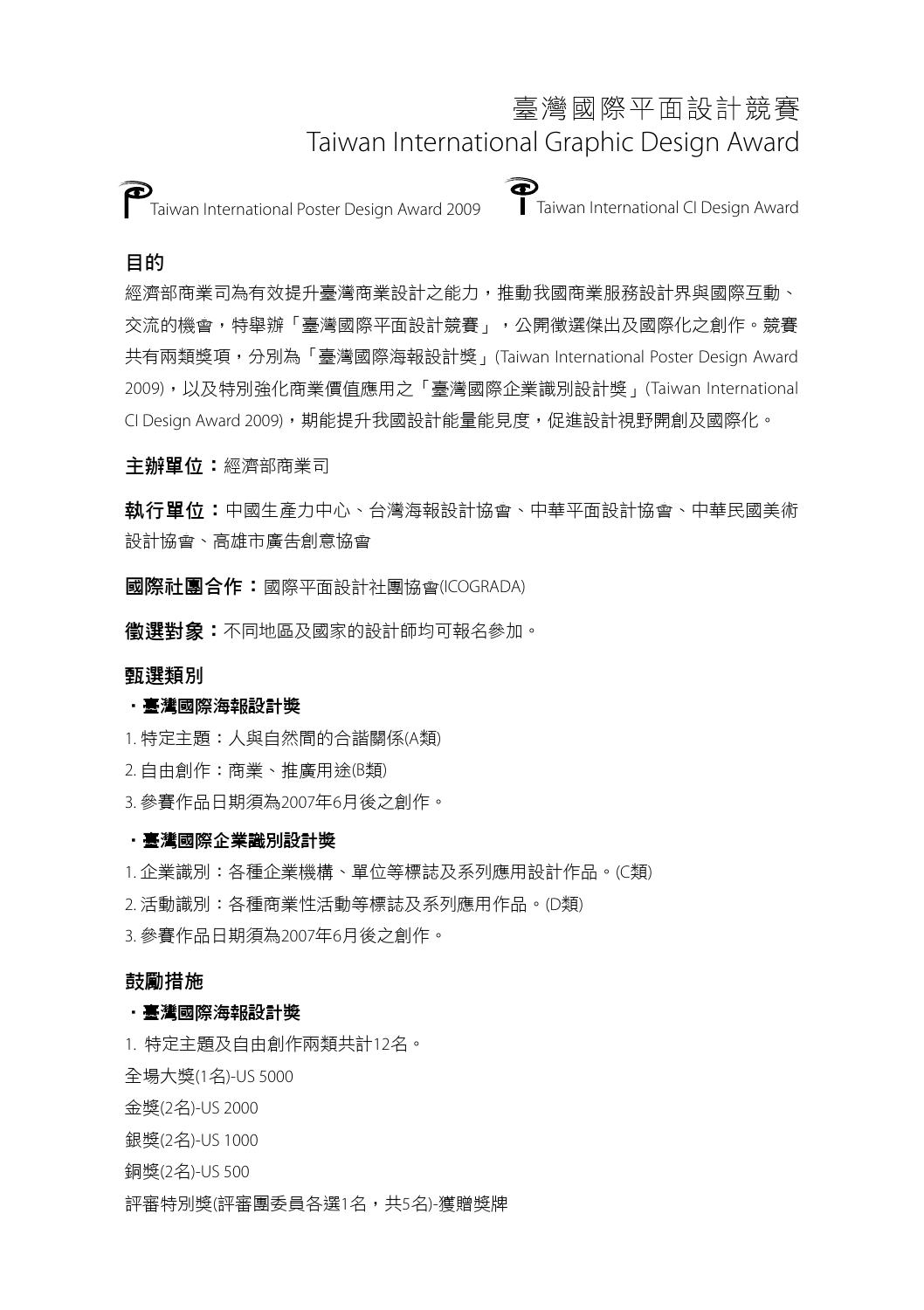2. 凡得獎作品均由主辦單位頒贈獎牌一面,得獎證書一紙公開表揚,以及辦理展出和編 錄獲獎作品專輯宣傳。

#### ‧臺灣國際企業識別設計獎

1. 企業識別及活動識別兩類共計15名。

金獎(2名)-US 2000

銀獎(2名)-US 1000

銅獎(2名)-US 500

ICOGRADA Excellence Award -獲贈獎牌

JAGDA Excellence Award -獲贈獎牌

國內新秀獎(2名) -獲贈獎牌

評審特別獎(評審團委員各選1名,共5名)-獲贈獎牌

2. 凡得獎作品均由主辦單位頒贈獎牌一面,得獎證書一紙公開表揚,以及辦理展出和編 錄獲獎作品專輯宣傳。

3.「ICOGRADA Excellence Award」、「JAGDA Excellence Award」、「臺灣國際企業識別設 計獎」獲金獎者將安排企業識別設計交流事宜。

### 獲獎作品應用

1. 得獎作品將放入《臺灣國際平面設計競賽》專刊

2. 得獎作品將在「商業服務設計發展計畫」網站及相關的宣傳資料中刊登。

3. 得獎作品將於計畫推動之相關展覽展示。

報名截止日期 2009年8月31日截止報名。

#### 受理方式

所有作品均需郵寄至本徵選小組,參賽報名表單提供以下受理方式:

1. 線上報名:包含參賽個人資料及作品資料,作品圖檔上傳。

2. 書面報名:填具作品報名表、授權同意書及作品說明標籤,並與作品一併繳交。

3.參賽作品寄送:參賽作品於2009年8月31日以前,以郵寄方式繳交(以郵戳為憑)。為確 保作品方便辨識,將作品編碼標示於寄送物品及運輸包裝上。

4. 繳交地點:

中國生產力中心「臺灣國際平面設計競賽」徵件小組。

地址:臺北市信義路四段189號6樓之二。

Tel:886-2-2698-2989轉2073、2401、Fax:886-2-2698-9335。

Email:2073@cpc.tw、2401@cpc.tw。

聯絡人:朱小姐、蕭小姐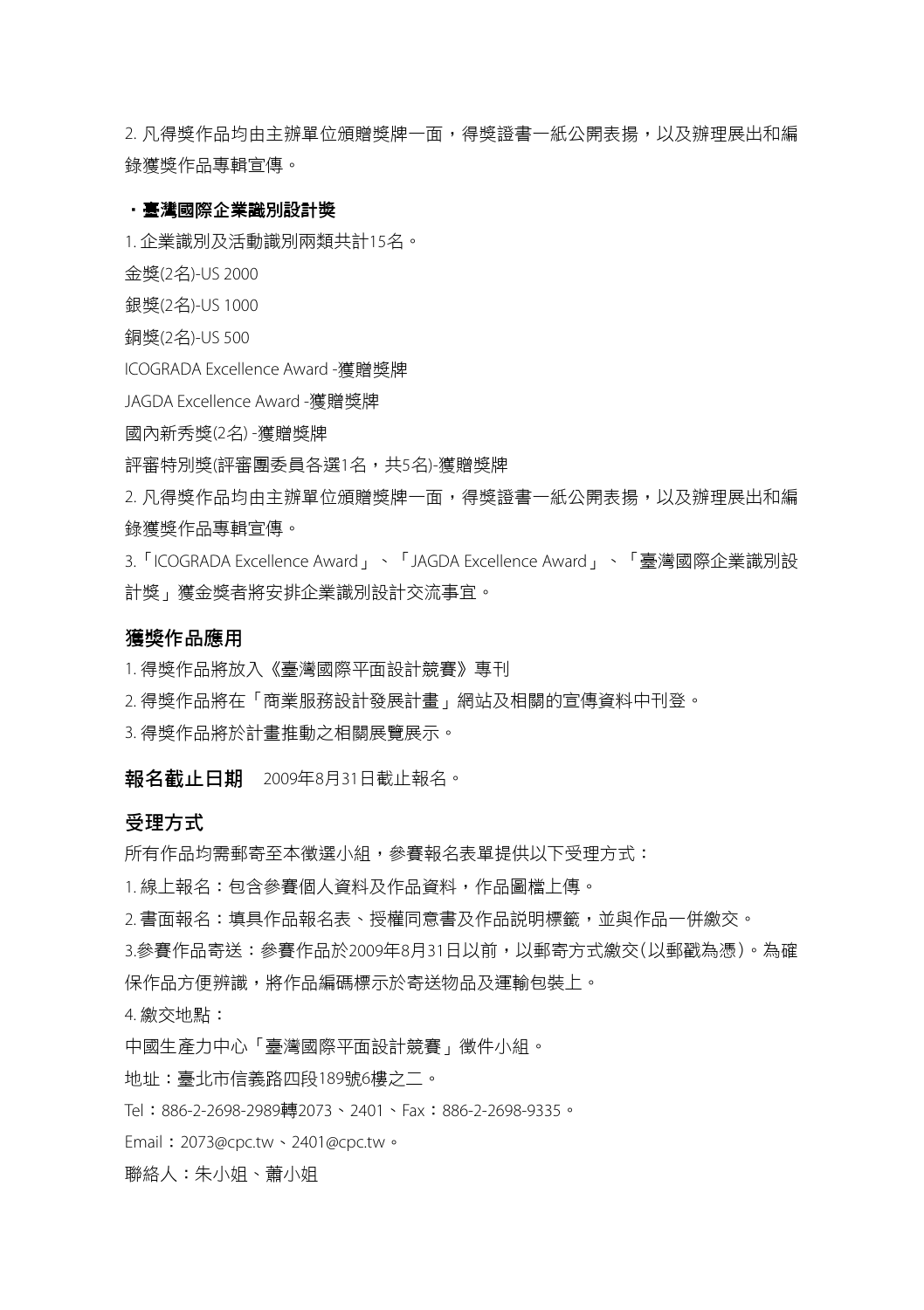評審標準

‧臺灣國際海報設計獎:創意、構圖完整度及嚴謹度。

‧臺灣國際企業識別設計獎:商業性、原創性及主題精神傳達。

#### 評審委員

由主辦單位依照競賽類別遴選國內外專業名家公開評選。預計委員名單如下列:

#### ‧臺灣國際海報設計獎

1. 蘇宗雄:臺灣,檸檬黃設計公司藝術顧問、中國文化大學美術系教授。

2. 何清輝:臺灣,BBDO黃禾廣告公司營運董事、國立臺灣師範大學美術系兼任副教授。 3. 劉小康:香港,現任香港設計中心董事局副主席,靳與劉設計顧問合夥人,97年榮獲 香港十大傑出青年。

4. Fons Hickmann: 德國,現任「黑格曼23丁作室」經營者。

5. Martin Woodtli:瑞士,現任伯爾尼藝術學院和盧塞斯藝術與設計學院教師。曾獲〝瑞 士聯邦設計獎〞。

#### ‧臺灣國際企業識別設計獎

1. 廖哲夫:臺灣,楓格形象設計公司藝術總監、資深知名設計人。

2. 何見平: 德國, 多家設計雜誌的專欄作家, 並出版大量有關世界平面設計師和歐洲設 計教育的書籍。

3. 佐藤卓:日本,現任「佐藤卓設計事務所」負責人,曾獲東京TDC獎及紐約ADC銀獎 等獎項。

4. Vince Frost:澳洲,現任「Frost Design」負責人。

5. Debbie Millman: 美國,現任「Sterling Brands」合夥人。

#### 作品交件規範:

・臺灣國際海報設計獎:尺寸不得小於36.4cmx51.5cm,不得大於180cmx120cm,寄件時 請連同高解析300dpi圖檔光碟(tif或eps格式之pc或mac檔皆可)一同寄出。

1. 特定主題:作品以印刷或彩色輸出品2件(依報名件數計每件作品需繳交相同2件), 並 繳交光碟1式。

2. 自由創作:作品必須印刷品2件(依報名件數計每件作品需繳交相同2件,不可為數位印 刷)及光碟1式。

·臺灣國際企業識別設計獎:請將識別系統及應用作品裝裱於A2格式上(42cmx60cm), 以直式格式排列至多4張方式提交,寄件時請連同高解析300dpi圖檔光碟(tif或eps格式之 pc或mac檔皆可)一同寄出。

• 作品説明標籤:以英文為主,中文為輔。對於每件參賽之設計作品説明標籤,確以英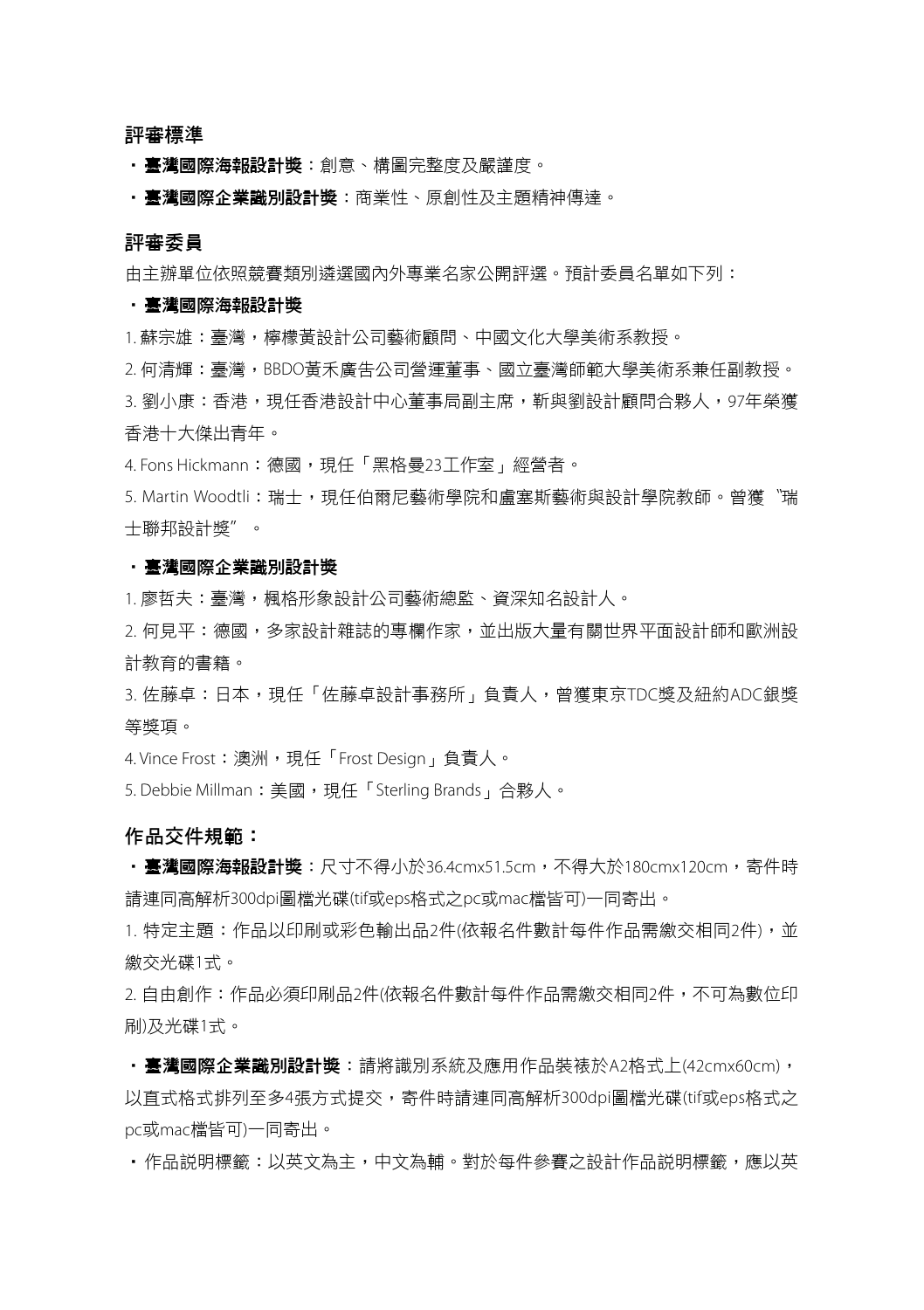文詳細填寫設計作品之說計主題、説明、公司及設計師名稱等,並將以上之説明標籤張 貼于背面右下方。

#### 注意事項:

(一)獎金以舉辦國當地發放為原則,且皆須依中華民國稅法規定扣稅(外國國籍者扣 20%,中華民國國籍者扣5%)。

(二)得獎名單以評審委員最後決定為最終決定,執行單位將於評審後15日內通知各獲獎者。

(三)參加甄選者請按照要求規格提供設計作品;並請詳閱甄選簡章,同意遵守簡章及細 則所有之規定。

(四)本設計活動有關參賽報名、獲獎之展覽及專刊刊登皆不收取費用(由執行單位負責)。 (五)為方便國際評審進行甄選作業,每件參賽作品需填寫英文的作品說明標籤,供評審 委員參考。作者需填寫「授權同意書」,聲明設計作品以不侵犯他人之智慧財產權。 (六)執行單位有權對參賽作品,在不涉及其他商業用途下,應用作各種宣傳、巡迴展 覽、出版或委託出版,不另支付費用。

(七)評審委員之個人及所屬公司之設計作品,建議限制不得參與設計競賽。

(八)入選作品如發現有下列情況者,除取消其得獎資格,有關法律問題由其本人自行負責:

1. 提交作品是2007年6月之前創作並公開發表過之設計作品。

2. 抄襲他人作品者。

(九)所有參選作品均不退件,凡獲獎作品主辦單位將另通知提供檔案及相關資料作為輸 圖展出、編錄專輯使用,另配合國際競賽將依其規定提供必要檔案資料及實品。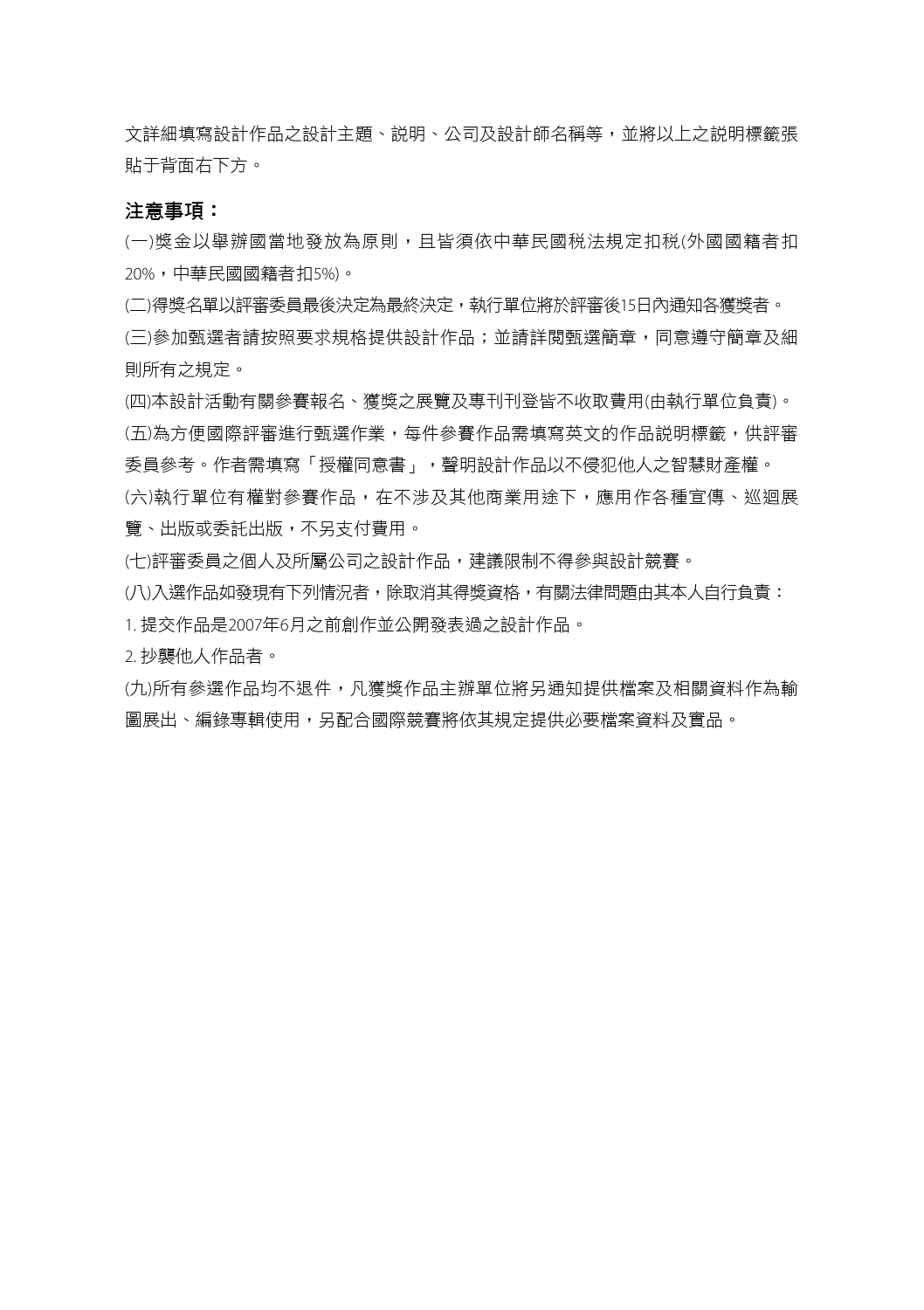# **Taiwan International Poster Design Award 2009**

Entry Description Tag 作品說明標籤

| Taiwan International Poster Design Award 2009<br>臺灣國際海報設計獎<br>□A 類<br>□B類                                                       | □Type A □Type B               |    |  |
|---------------------------------------------------------------------------------------------------------------------------------|-------------------------------|----|--|
| Title of Work (作品名稱)                                                                                                            | Pieces件數:                     |    |  |
| Designer (姓名)                                                                                                                   | □single item單件<br>□series系列(共 | 件) |  |
| Briefing of Creation (創意説明)                                                                                                     |                               |    |  |
|                                                                                                                                 |                               |    |  |
| □ Selected 入選                                                                                                                   |                               |    |  |
| □ Rejected 未入 (please leave blank本欄請勿填寫)<br>◎ Please affix the tag to the lower right corner of the back of the work.           |                               |    |  |
| 請將作品標籤自行黏貼於參賽作品背面右下方                                                                                                            |                               |    |  |
| ◎ Only one tag is needed for each work.每件參選作品,僅需填寫乙張<br>◎ Copies of tags may be used if the number provided is insufficient.若作品 |                               |    |  |
| 標籤不足,請自行複印使用                                                                                                                    |                               |    |  |
|                                                                                                                                 |                               |    |  |
|                                                                                                                                 |                               |    |  |
| Taiwan International Poster Design Award 2009<br>臺灣國際海報設計獎<br>□A 類<br>□B類                                                       | □Type A □Type B               |    |  |
| Entry Description Tag 作品説明標籤<br>Title of Work (作品名稱)                                                                            | Pieces件數:                     |    |  |
| Designer (姓名)                                                                                                                   | □single item單件<br>□series系列(共 | 件) |  |
| Briefing of Creation (創意説明)                                                                                                     |                               |    |  |
|                                                                                                                                 |                               |    |  |
|                                                                                                                                 |                               |    |  |
| □ Selected 入選                                                                                                                   |                               |    |  |
| □ Rejected 未入(please leave blank本欄請勿填寫)                                                                                         |                               |    |  |
| ◎ Please affix the tag to the lower right corner of the back of the work.                                                       |                               |    |  |
| 請將作品標籤自行黏貼於參賽作品背面右下方<br>◎ Only one tag is needed for each work.每件參選作品,僅需填寫乙張                                                    |                               |    |  |

標籤不足,請自行複印使用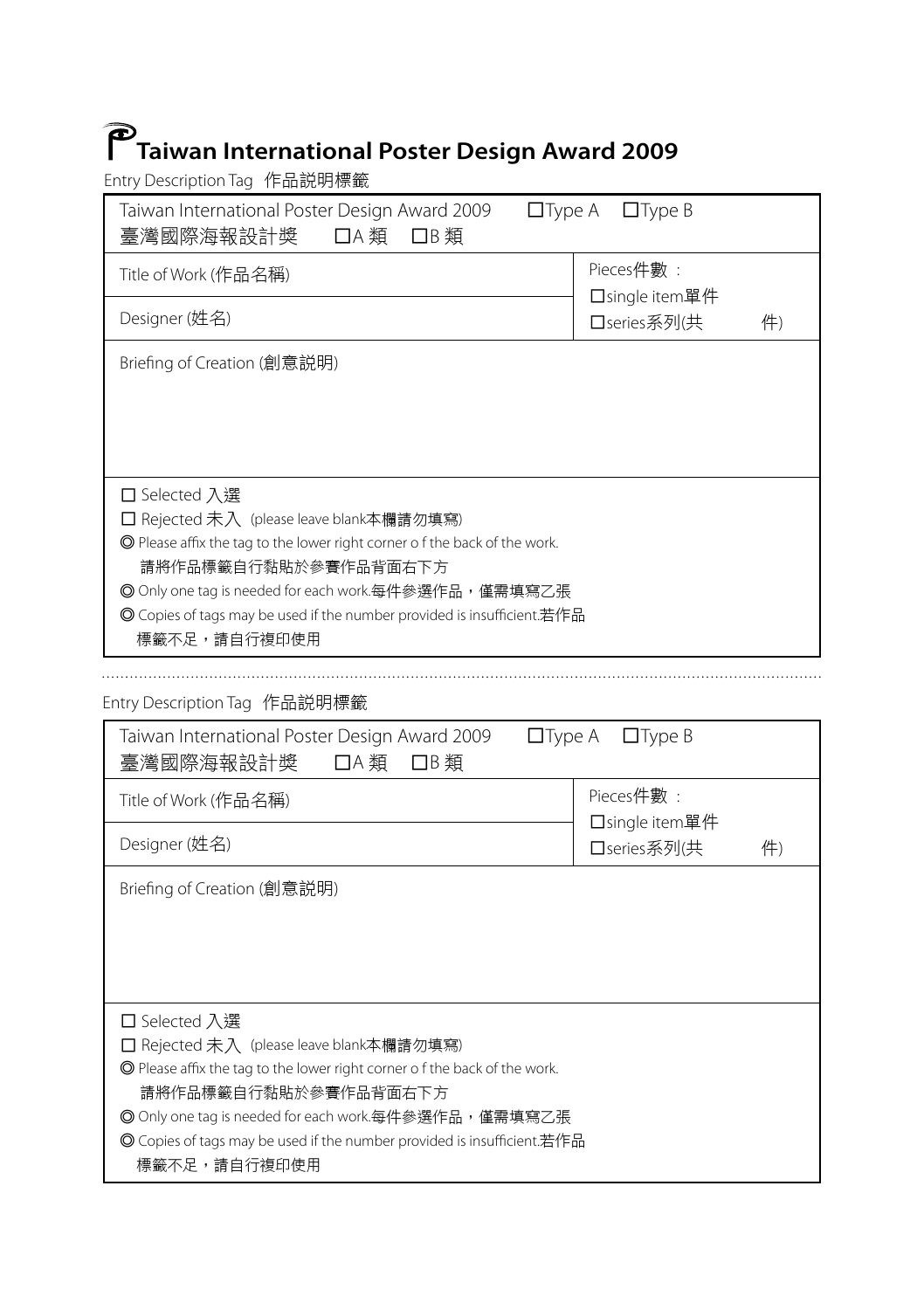## 報名表

#### 作品編號:

□單件 □系列 (共 \_\_\_\_\_\_\_\_件 ) 請勿填寫此欄

 $\_$ 

| 姓名    | 職稱    |  |
|-------|-------|--|
| 公司名稱  | 國別    |  |
| 身分證字號 | 委託單位  |  |
| 地址    |       |  |
| 出生年月日 | Email |  |
| 電話    | 傳真    |  |

# 作品明細

| 編號             | 作品名稱 | 尺寸<br>高×寬(公分) | 創作時間 | 印刷方式 | 類別編號 |
|----------------|------|---------------|------|------|------|
|                |      |               |      |      |      |
| ำ              |      |               |      |      |      |
| 3              |      |               |      |      |      |
| $\overline{4}$ |      |               |      |      |      |
| 5              |      |               |      |      |      |
| 6              |      |               |      |      |      |

避免手寫潦草,請下載表格並且用電腦打字

# 授權同意書

授權同意│台灣國際海報設計獎

本人參加「台灣國際海報識別設計獎」,所提供之各項資料正確無誤。謹遵守及同意甄選 辦法(含細則)所列之各項規定,參賽入選作品無條件授予執行單位作研究、攝影、宣傳、展 覽、出版或委託出版等權利。

此特許執行單位研究、攝影、宣傳、展覽、出版或委託出版、使用本人所提供的設計作 品。保證所提供的全部資料正確無誤。無稿酬。 作品請填寫內容:

簽名: 日期: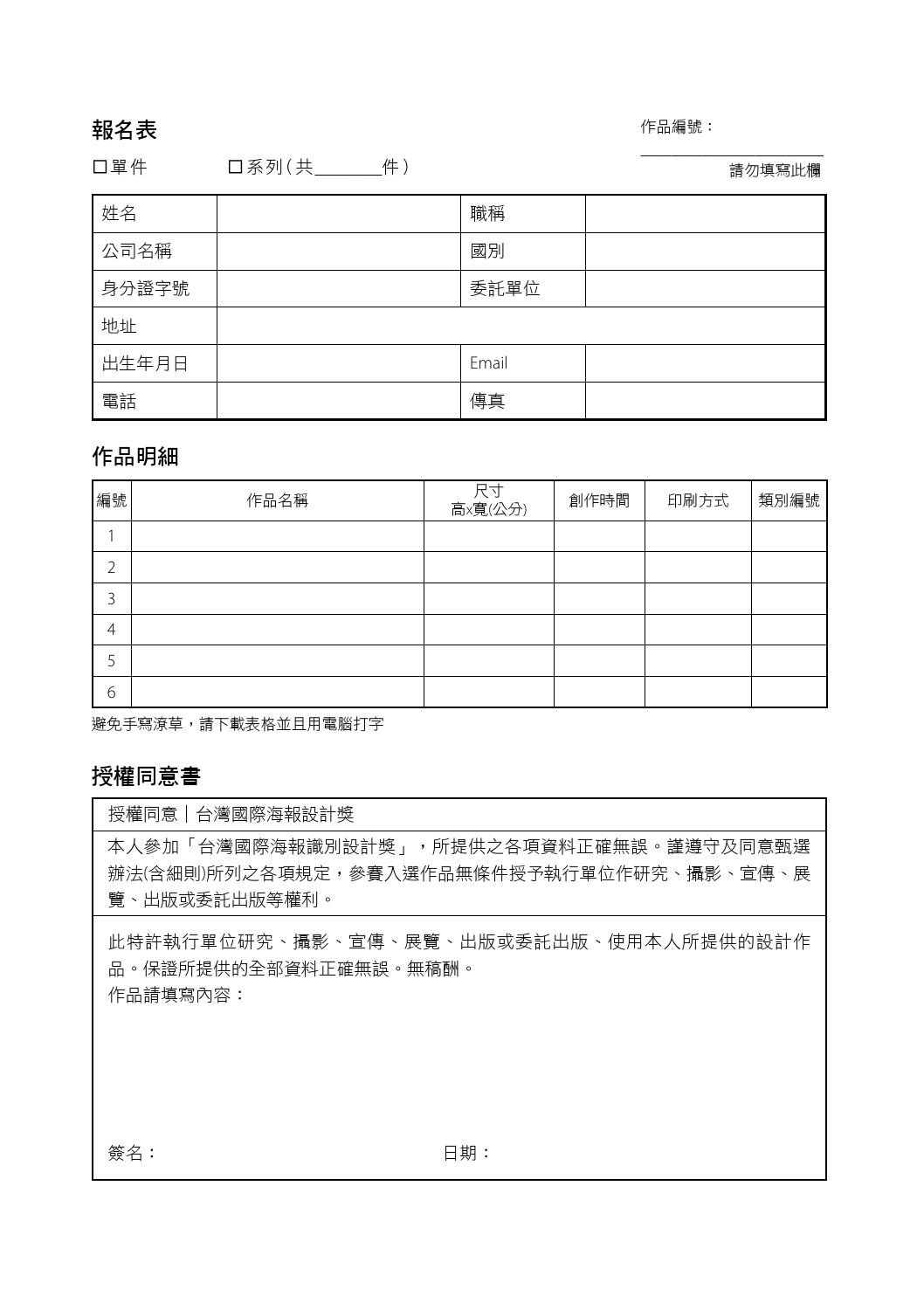# **Taiwan International CI Design Award**

Entry Description Tag 作品說明標籤

Taiwan International CI Design Award 2009 □Type C □Type D 臺灣國際企業識別設計獎 □C類 □D類

Title of Work (作品名稱)

Designer (姓名)

Briefing of Creation (創意說明)

□ Selected 入選

□ Rejected 未入 (please leave blank本欄請勿填寫)

◎ Please affix the tag to the lower right corner o f the back of the work.

請將作品標籤自行黏貼於參賽作品背面右下方

© Only one tag is needed for each work.每件參選作品,僅需填寫乙張

◎ Copies of tags may be used if the number provided is insufficient.若作品

標籤不足,請自行複印使用

Entry Description Tag 作品說明標籤

| Taiwan International CI Design Award 2009<br>$\Box$ Type $\Box$ Type D<br>臺灣國際企業識別設計獎<br>口C類<br>口D類                                                                                                                                                                                                               |
|-------------------------------------------------------------------------------------------------------------------------------------------------------------------------------------------------------------------------------------------------------------------------------------------------------------------|
| Title of Work (作品名稱)                                                                                                                                                                                                                                                                                              |
| Designer (姓名)                                                                                                                                                                                                                                                                                                     |
| Briefing of Creation (創意説明)                                                                                                                                                                                                                                                                                       |
| □ Selected 入選<br>□ Rejected 未入 (please leave blank本欄請勿填寫)<br>◎ Please affix the tag to the lower right corner of the back of the work.<br>請將作品標籤自行黏貼於參賽作品背面右下方<br>◎ Only one tag is needed for each work.每件參選作品,僅需填寫乙張<br>◎ Copies of tags may be used if the number provided is insufficient.若作品<br>標籤不足,請自行複印使用 |